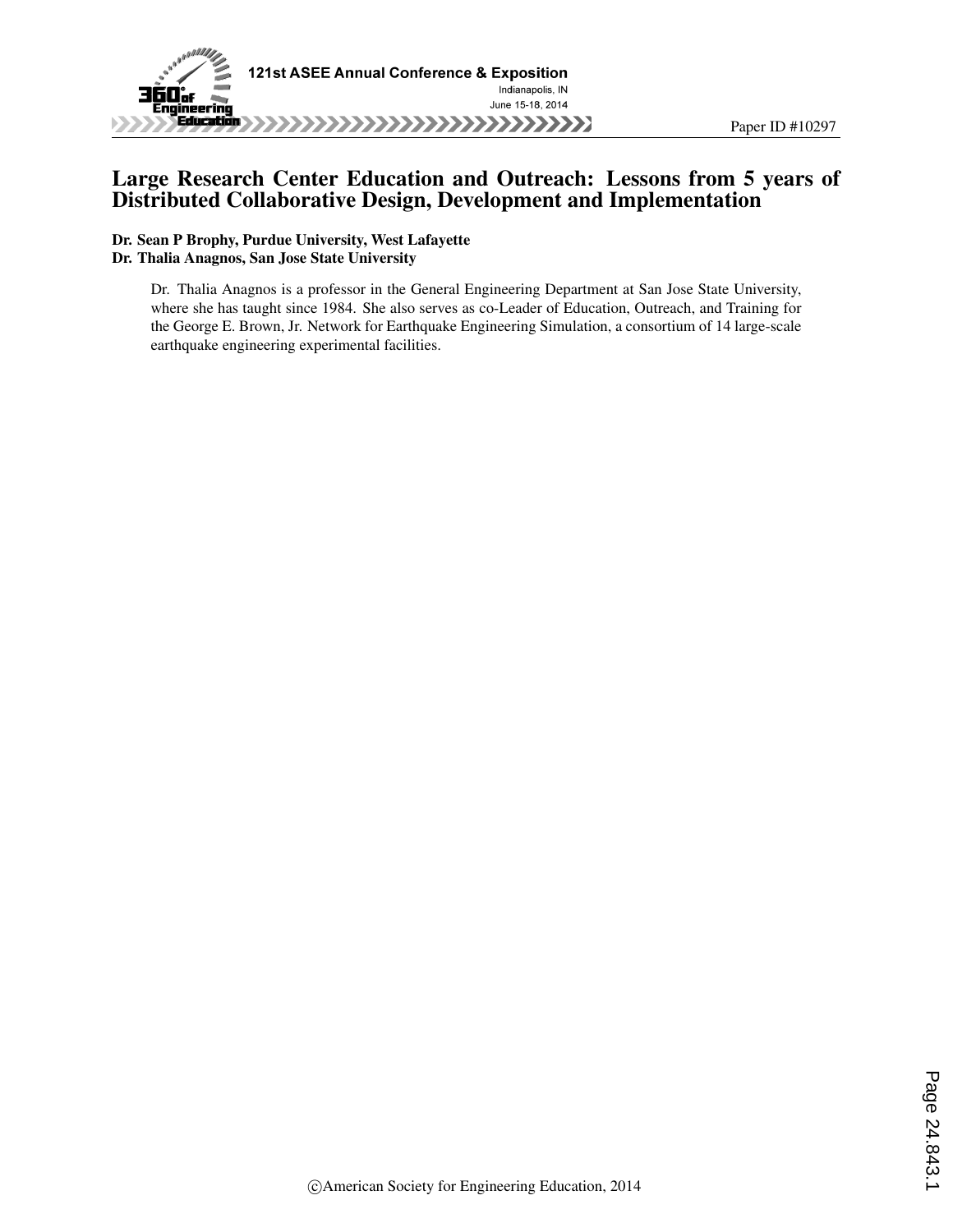# **Large-Scale Geographically-Distributed Research Center Education, Outreach, and Training: Lessons from 5 years of Collaborative Design, Development and Implementation**

### **Abstract**

The George E. Brown, Jr. Network for Earthquake Engineering Summation (NEES) completes its tenth year of operation in September 2014. The NEES Center consists of a network of 14 large-scale experimental laboratories that collaborate and share resources in support of research to inform civil engineering practice and reduce losses from future earthquakes. Since the development of the center in 2003, the education, outreach and training (EOT) program has grown from a federation of local outreach activities to an integrated network of "specialists" working together to obtain significant impact towards defined education goals. The leadership of the NEES EOT program has learned from the experience and wisdom of various Engineering Research Centers to establish a focused program to promote a highly talented next-generation research workforce through formal education programs and to increase awareness of earthquake engineering advances through informal learning experiences, webinars for technology transfer, and strong media coverage. The collaboration of EOT specialists, with graduate students, undergraduates and teachers to develop and implement learning experiences has proven to be a highly impactful approach for achieving educational goals of these participants as well as the learners they engage in various learning experiences. This paper describes the critical principles governing the design of an effective education and outreach program by a multi-site, geographically-distributed research center. These lessons will provide a framework for others interested in designing education and outreach programs at future large-scale research centers.

#### **Introduction**

Education, outreach, and training (EOT) programs are important to fulfilling the broader impact aims of large-scale research centers. These programs have the potential of attracting the next generation of researchers to the field, increasing interest of K-12 students in pursuing careers in science, technology, engineering and mathematics (STEM) fields, linking other researchers and practitioners (industry) to innovative research, and informing the public of research results and their impact on society. The George E. Brown, Jr. Network for Earthquake Engineering Simulation (NEES), an NSF-funded network of 14 large-scale experimental laboratories connected by a robust cyberinfrastructure, completes its tenth year of operation in September 2014. Its mission is to reduce the impact of earthquakes and tsunamis on society through research, innovation, engineering, and education. Since the launch of NEES in 2003 the EOT program has grown from a federation of outreach activities run independently at the experimental laboratories to an integrated network of "specialists" working together to obtain significant impact towards defined education and outreach goals.

Large-scale research centers face the challenge of integrating the EOT operation into the general framework of the research enterprise rather than running an ancillary EOT project to fulfill a contractual agreement specified by the funding agency. One model is to concentrate education programs on the research potential of the graduate students and post-doctoral scholars working at the facility. This model emphasizes the production of new knowledge related to the ongoing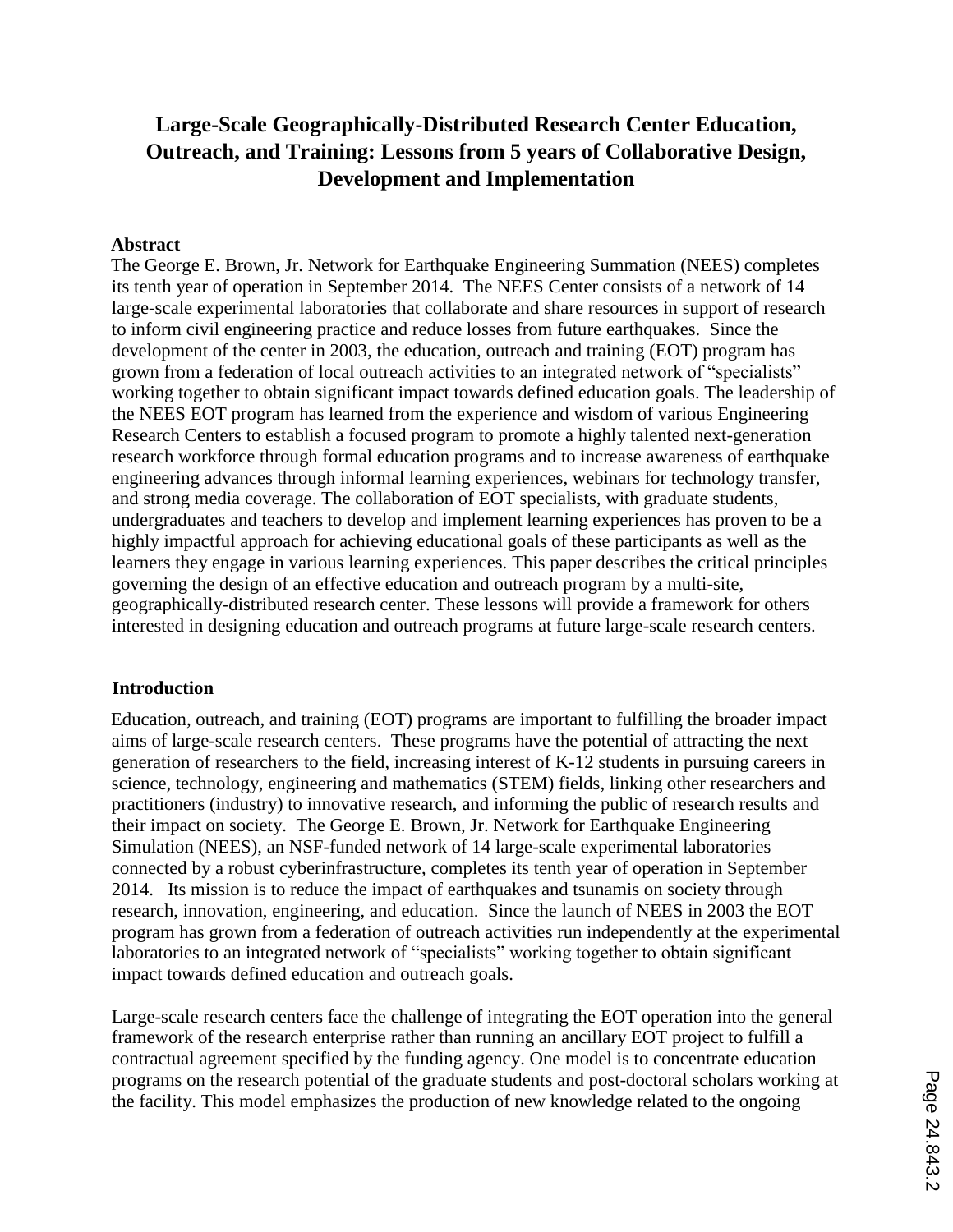research conducted at the sites. As illustrated in Figure 1, the graduate students and postdoctoral students work at a particular site with the specific goal of collaborating on research with their mentor and Principal Investigator on an NSF grant. In this model the sites do not necessarily

interact to support a broader educational agenda for these young researchers. The apprenticing graduate students and postdocs are given access to resources specific to their research goals, and provided training focused on their work at the site. Their mentors are primarily responsible for the professional development of the young researchers. In contrast to typical ERCs, the NEES network does provide additional research resources through the centralized NEES Center operations. The NEES Center hosts an annual research conference for sharing results and supports researchers with a cyber-infrastructure that provides access to simulation resources, collaboration tools, and centralized data storage and archived data sets. While a valid EOT model, this focus on research proficiency misses a number of opportunities as it does not acknowledge that graduate students will require mentoring and teaching skills in addition to research proficiency in their future careers. This model also misses the opportunity to engage undergraduate students, who are eager to explore opportunities to inform their decisions about their future workplace or graduate school.





The K-16 educational community is keen for materials that engage students in the latest thinking about science and engineering. Evolution of education standards, like the Next Generation Science Standards  $(NGSS)^1$ , establishes the need for engineering-related content in K-12 education<sup>2, 3</sup>. With its focus on application of science and the explicit inclusion of engineering design, the NGSS has provided a timely opportunity to develop engineering-based K-12 materials centered on earthquake and tsunami engineering. Previous science standards, with their emphasis on inquiry and validation of scientific concepts fit well in the realm of earth sciences, but not earthquake engineering. Centers such as the Incorporated Research Institutions for Seismology (IRIS) were very successful in developing low-cost seismographs<sup>4</sup>, visualizations of wave propagation<sup>5</sup>, access to real-time seismological data<sup>6</sup>, classroom posters, and postearthquake educational summaries (Teachable Moments<sup>7</sup>) that complement science standards and thus could be readily adopted into  $K-12$  curriculum<sup>8</sup>. The NGSS has opened the door for similar developments in engineering fields. These observations represent some of the issues and opportunities a center could consider in the design of their education program.

The leadership of the NEES Education, Outreach, and Training program has learned several lessons from the experience and wisdom of established Engineering Research Centers (ERC). These are to focus the program so as to promote a highly talented next-generation research workforce through formal education programs and to develop a range of informal learning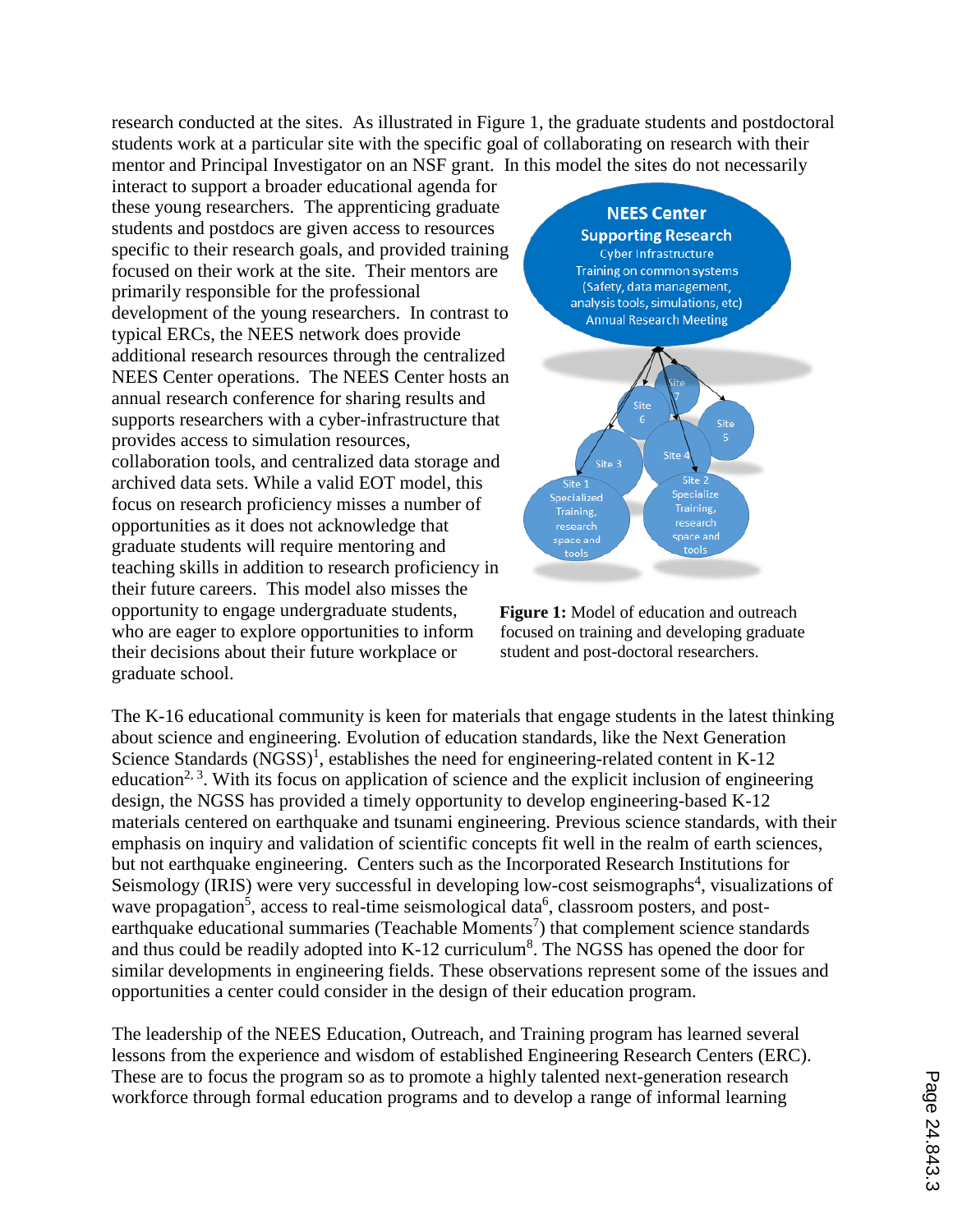experiences for outreach to the public. NEES EOT specialists collaborate with graduate students, undergraduates and teachers to develop and implement learning experiences to achieve multiple goals. These learning experiences have proven to be highly impactful approaches for supporting educational goals of a wide range of participants.

This paper explores the opportunities and issues associated with developing, managing and implementing an EOT program for a large-scale geographically distributed center focused on STEM research. The specific decisions regarding priorities and implementation are a function of the mission of the center, funding, and organization. Therefore, the paper begins with a short overview of possible organizational structures of a center and how the NEES center is organized. Next we define the scope of education, outreach and training experiences along with examples of possible experiences. Then, we describe the rationale and guiding principles used to inform the selection of our programs. The last section identifies some basic lessons learned and recommendations for future large scale centers.

# **Models for Organization of Large Centers and EOT Programs**

Large scale research centers engage an interdisciplinary workforce collaborating across multiple institutions to accelerate the creation of transformational engineering systems. Achieving this mission requires generating new knowledge; developing and testing technology; and disseminating the ideas, results, theories, and innovations. Education and outreach are also critical components of the center mission because they help sustain the research enterprise by developing the workforce needed to lead the current and future research. Outreach is critical to ensuring that the center discoveries become innovations that are adopted and applied in industry. Further, outreach is critical to the public's acceptance of the importance of supporting inquiry in the Center's area of focus. Ultimately a Center's EOT program becomes part of a business model that extends the life of the center beyond its funding period. These features of an effective EOT program are some of the central attributes the National Science Foundation has defined in its guidelines for Engineering Research Centers (ERC). Therefore, research centers need to establish and manage an operational infrastructure that simultaneously realizes these features. NEES shares a similar vision as the previously-funded ERCs for earthquake engineering; however, an important difference is that NEES research is not funded by the NEES Center, therefore the relationship between research principal investigators and the managing organization are different than the typical ERC. This section summarizes some typical management structures of ERCs and compares them to the NEES Center to highlight the similarities and potential differences in the managing a large center. The goal is to illustrate the opportunities and challenges associated with running these centers.

Centers provide an organized collaboration and oversight of research in an effort to strategically achieve high impact results. Clearly, the central mission of a research center is to build new knowledge that transfers to high impact applications in science and engineering. Centers foster an environment where collaboration is encouraged through establishing a shared vision and process among various stakeholders. Effective leadership can stimulate the co-production of new ideas, development of experimental methods, implementation of programs, and sharing of resources, giving rise to rapid exchange of new results among researchers and the application of those results by industry, government, educational institutions, and policy makers. For example, the National Science Foundation funds ERCs in disciplines like biotechnology, bioengineering education, earthquake engineering, microelectronic systems (nanotechnology), advanced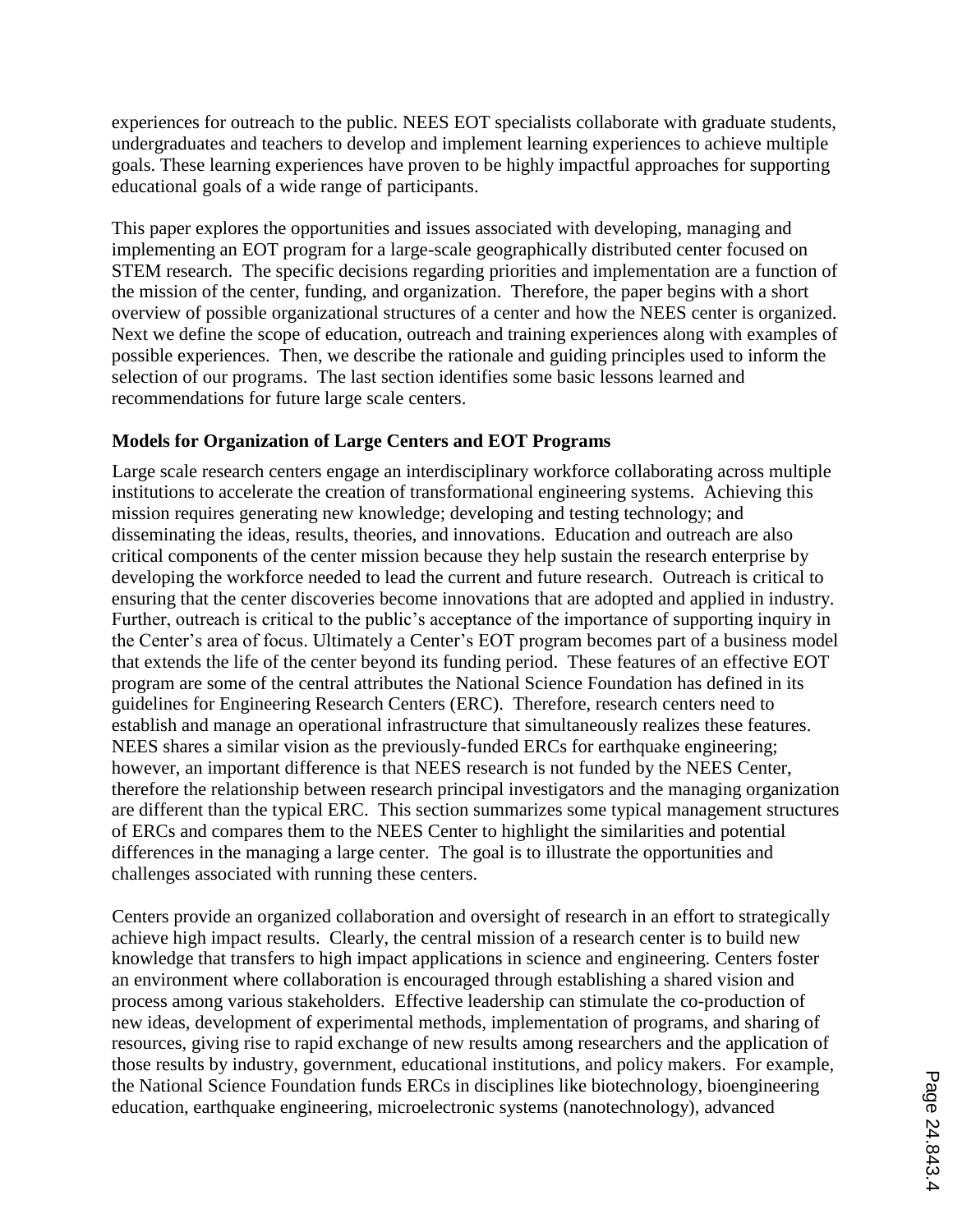manufacturing and energy/infrastructure<sup>9</sup>. The NSF vision for these centers is to accelerate the advancement of the science/engineering and education needed to produce transformational engineered systems in the global economy<sup>10</sup>.

A typical ERC leadership and organizational structure is illustrated in Figure 2. The labels are associated with the NEES nomenclature. This hierarchical model assumes the headquarters for the ERC is housed at the lead institution. The model illustrates a centralized authority structure for strategic decision making performed by the director supported by the deputy director who manages daily operation of the center. The director is advised internally by a strategic council (who may share the responsibility of decision making) and externally by a governance board of outside experts. Typically the remaining structure consists of specialized thrusts dedicated to meeting the specific objectives of the center. Research is accomplished by principal investigators at various institutions (academic and industrial) receiving funding from the lead institution to pursue a specific intellectual goal. Again, NEES does not follow this typical ERC funding model because all research is funded directly through NSF. Critical to achieving the center goals is establishing and sustaining collaboration among the different thrusts and participating institutions. The lead institution will often take on additional responsibility to support the education, outreach and dissemination of ideas, for example organizing an annual conference. The research thrusts generally have the equipment infrastructure to conduct experiments at each participating institution, or make it available to other thrusts and PIs as part of the collaboration.



**Figure 2**: Potential Organizational Chart for an Engineering Research Center (ERC)

The Network for Earthquake Engineering Simulation uses another center model for managing the operations of a network of earthquake and tsunami simulation research sites. Details are explained later. Like typical ERCs the NEES Center mission is dedicated to research, workforce development, and technology transfer of its research findings and innovations. NEES operations are managed by a lead institution, Purdue University, under the name of NEEScomm. The unique feature of NEES research is the need for very large-scale testing equipment that would be too costly to replicate at multiple institutions. Examples are shake tables, a tsunami wave basin, and geotechnical centrifuges. Therefore, NEES's organizational structure provides direct oversight of the test facilities that in turn support the research of independent researchers who are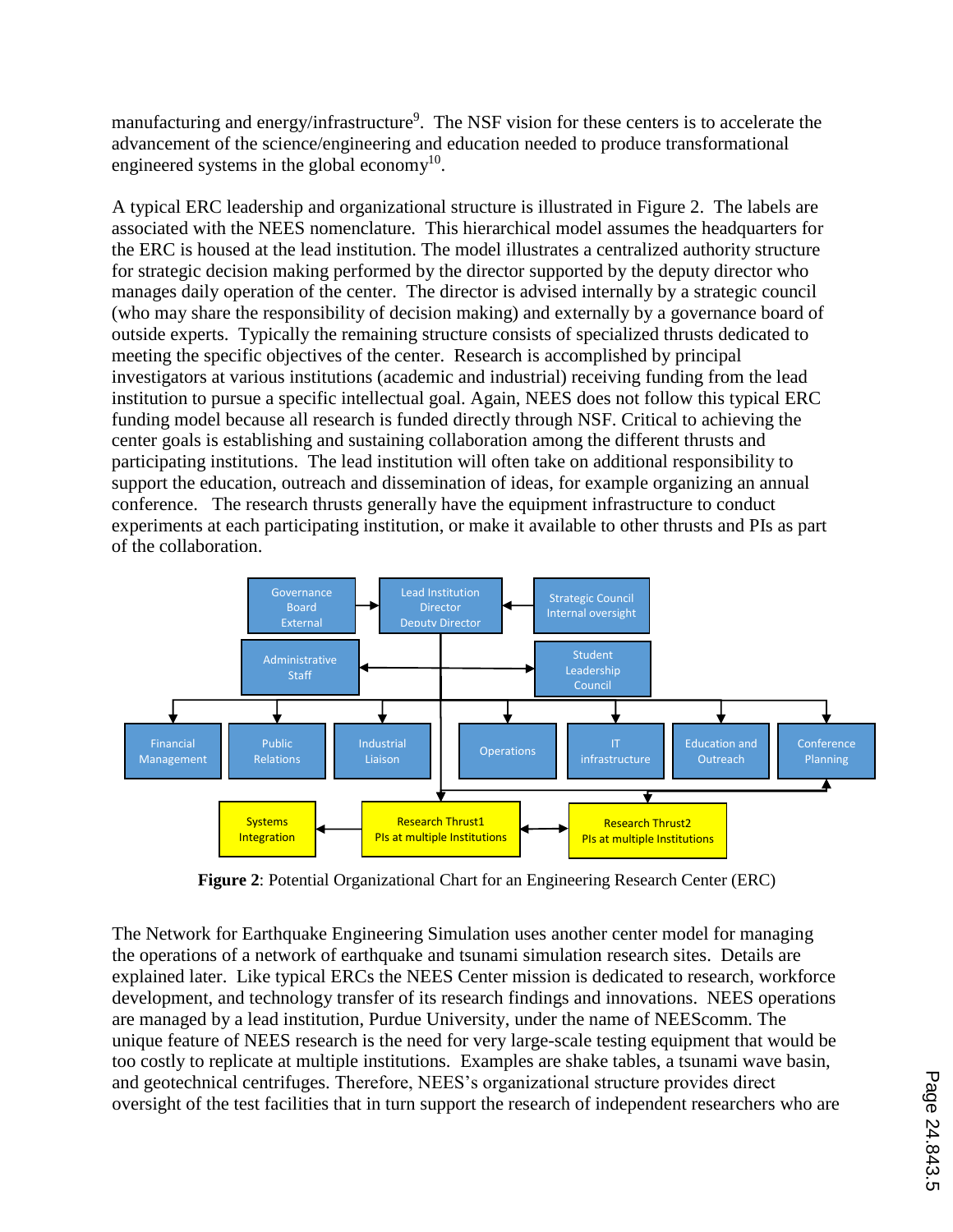scheduled to use the facilities. The center does not have authority or responsibility for selection or oversight of the various research grants. Figure 3 illustrates the lines of responsibility for oversight of the various research grants. The additional layer of operations and oversight between the researchers and the center's leadership (NEEScomm operations) does not exist in the traditional ERC. This layer of operations could introduce challenges for providing added service to the researcher's education and outreach plans. The point is the center's leadership has limited oversight or influence on how the researchers conduct their educational programs. What can be accomplished centrally is the development of larger network-wide programs that complement the researchers' educational programs and missions. For example the center can coordinate a Research Experience for Undergraduates, which is discussed later.

The organizational structure of NEES and ERCs are similar with respect to managing the operations of a large research enterprise. The major difference between them is that ERCs are potentially more influential over the research agenda, whereas NEES has no influence over the research focus, only over when, where, and how the research will be conducted and the structure for gathering, storing and analyzing large amounts of data associated with the complex experiments conducted at each of the sites.



**Figure 3**: NEES organizational structure

# **EOT Program Goals**

Critical to the success of a large research enterprise like an ERC or NEES is definition of the education, outreach and training goals and maximizing their impact. EOT programs can impact the use of research results, recruitment and development of quality workforce talent, and acceptance by the public of the research as a viable societal pursuit. One challenge is to define a clear set of priorities that align with the mission and vision of a center. Over the past ten years NEES was managed by two institutions, NEESinc for the first five years and NEEScomm for the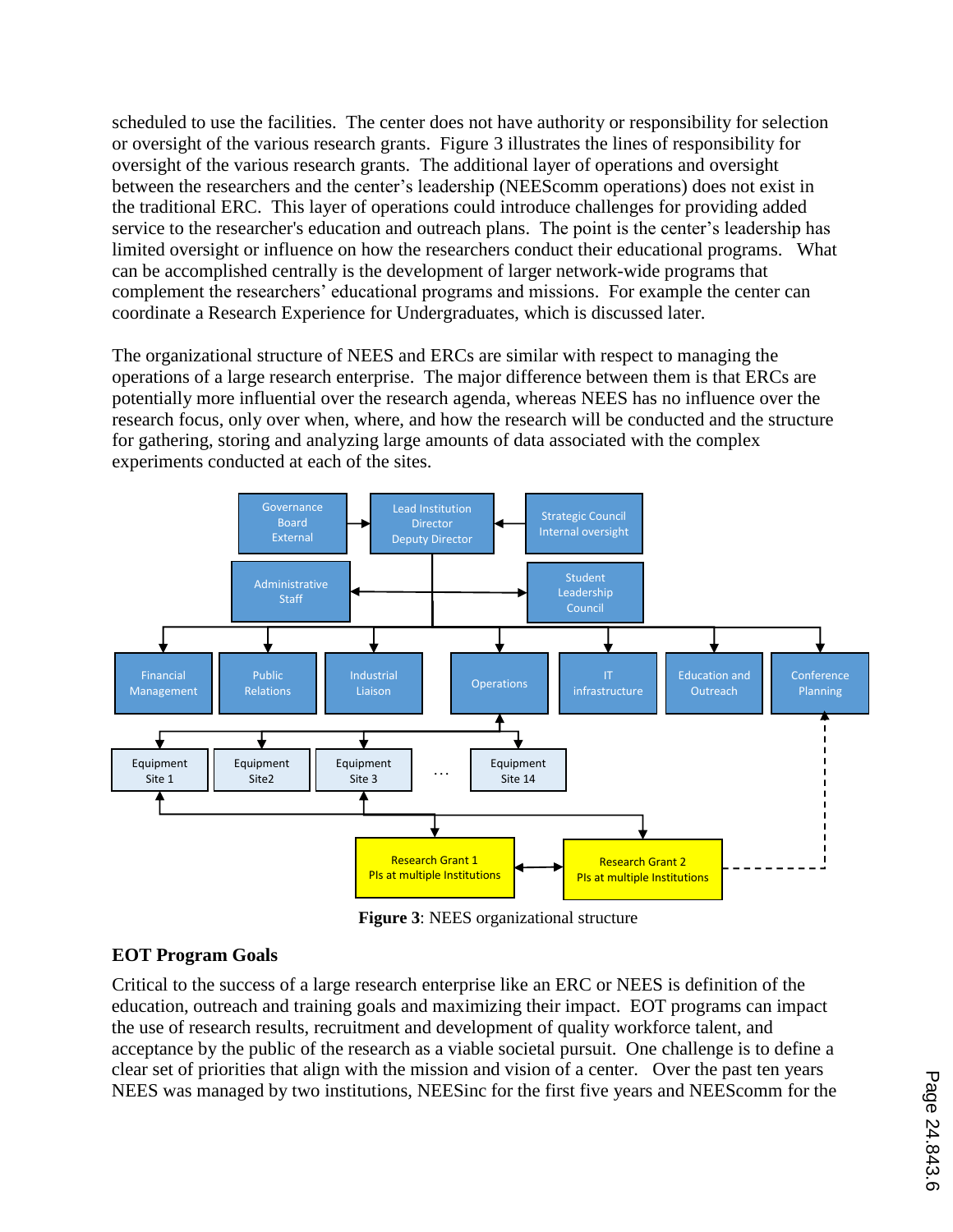second five years. NEESinc prioritized its EOT efforts on developing a quality research experience for undergraduates (REU) program to develop undergraduate talent and a strong communication program to promote the successes of the research supported by the equipment sights. In addition NEESinc focused on promotion of the NEES accomplishments through media releases and hosting of an annual meeting. The outreach programs for the first 5 years consisted of activities developed and implemented by each of the sites and only focused on concepts associated with that site. In the second five years, NEEScomm expanded the mission and goals to achieve a larger set of outcomes. One of the first lessons learned in communicating the design of the EOT program was to have a clear definition of the meaning of each component of EOT and the potential outcomes, metrics and activities that could possibly be used to achieve these outcomes with high impact.

Education, outreach and training programs are not always well differentiated and the words are often used interchangeably. Therefore, the desired outcomes and evaluation methods can become ambiguous for collaborators in a center, the oversight committees and the ultimate stakeholders. What was needed is a clear framework for defining these terms and identification of what activities would be the most strategic to pursue. The NEES EOT strategic plan built on the definitions provided in an earlier plan<sup>11</sup> to help differentiate these terms and goals. Table 1 provides a short summary of the terms and possible learning experiences NEES defined to guide its design of effective programs that have outcomes with high impact.

As part of its strategic plan, the NEEScomm EOT team designed several additional operational goals to maximize the potential impact of the activities. The first operational goal was to gather, develop, and coordinate quality learning experiences to be used at research sites, schools, and public venues. Gathering materials was accomplished by inventorying materials from NEESinc's previous earthquake engineering ERC, and various digital libraries with K-12 lesson plans. One strategy was to refine these existing resources to meet new learning goals and make them available on NEESacademy, an educational portal on the NEES website, which is discussed later. The second goal was to foster a coordinated EOT program and an engaged NEES EOT Community. The rationale was that duplicating the EOT program across the multiple experimental laboratories maximized the potential for identifying innovative approaches to EOT challenges. The NEEScomm EOT team identified each NEESR project (NSF-funded research projects with independent PIs that are scheduled at NEES research sites) as a potential collaborator. NEESR projects have a broader impact component, many of which have produced educational activities and curricula. Providing the centralized infrastructure and support to help PIs disseminate these resources potentially amplifies their impact. Also, coordinating NEESR proposals and the EOT resources throughout the Network could also amplify each proposal's potential for broadening impact.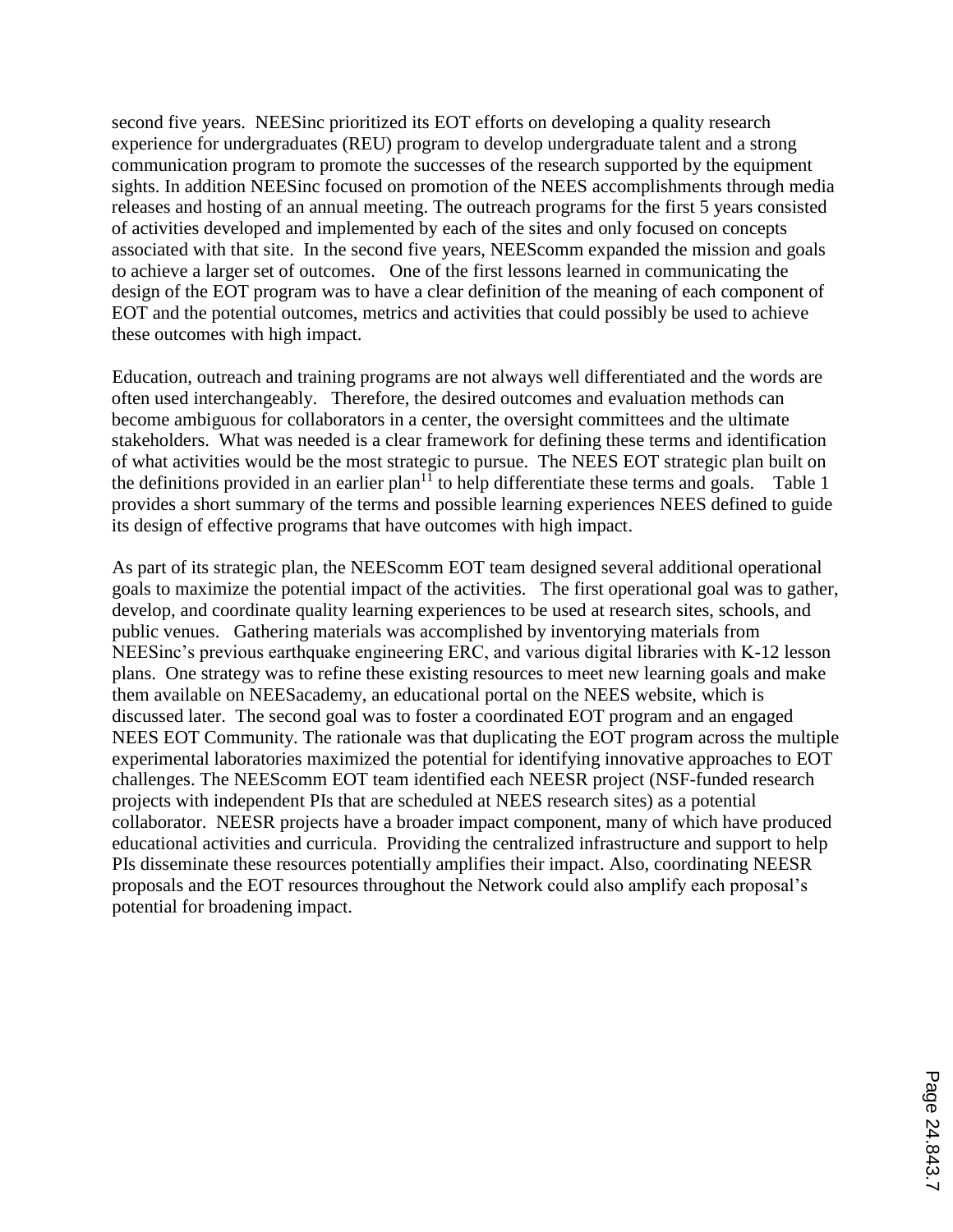| Table 1: NEES EOT Goals and Activities as Presented in EOT Strategic Plan <sup>14</sup> |
|-----------------------------------------------------------------------------------------|
|-----------------------------------------------------------------------------------------|

| Thrust                          | Goals, Outcomes and Metrics                                                                                                                                                           | <b>Stakeholders and Activities</b>            |
|---------------------------------|---------------------------------------------------------------------------------------------------------------------------------------------------------------------------------------|-----------------------------------------------|
| <b>Education</b> - increase the | Goal: Increase and train (educate) the research workforce involved in earthquake engineering                                                                                          | <b>Undergraduate Students</b>                 |
| literacy and potential of       | and science.                                                                                                                                                                          | • Research Experience for Undergraduates      |
| learners to engage in           | <b>Outcomes:</b> increased the number of undergraduate students entering STEM careers,                                                                                                | • Online Learning modules for formal          |
| inquiry activities that         | particularly earthquake engineering. Increase the knowledge, skills and attitudes of                                                                                                  | undergraduate and graduate content (e.g.      |
| emphasize high-level            | engineering students in K-16 learners.                                                                                                                                                | structures, statics, dynamics)                |
| thinking, problem solving,      |                                                                                                                                                                                       | • Ambassador Programs                         |
| and collaboration. These        | <b>Potential Metrics</b>                                                                                                                                                              | $K-12$                                        |
| efforts are critical to         | • High quality research reports by undergraduate researchers                                                                                                                          | • In-class challenge-based activities         |
| workforce development in        | • High application rate of undergraduate in various programs                                                                                                                          | • After school programs                       |
| secondary and                   | • High affirmation of learning on self-report surveys by participants in programs                                                                                                     | • Summer Camps                                |
| postsecondary learning          | • Pre/post scores on concept questions                                                                                                                                                | • Teacher Professional Development Workshops  |
| experiences.                    |                                                                                                                                                                                       | • Research Experience for Teachers            |
| <b>Outreach</b> - increase      | Goals: Increase awareness of earthquake engineering and science and the value added by                                                                                                | K-12 and public                               |
| participants' awareness of,     | <b>NEES</b>                                                                                                                                                                           | • Field Trips                                 |
| and interest in, earthquake     |                                                                                                                                                                                       | • Open house                                  |
| engineering and the science     | <b>Outcomes:</b>                                                                                                                                                                      | • Museum exhibits                             |
| associated with the research    | • K-12/Public - increase knowledge of basic physical/natural sciences related to earthquakes                                                                                          | • In-class demonstrations and lectures        |
| and development work            | and tsunamis. Increase awareness of NEES research and its impact on society.                                                                                                          |                                               |
| conducted by NEES.              | • Practitioners - increased participation of practitioners in NEES research through                                                                                                   | <b>Practitioners</b>                          |
|                                 | engagement in webinars, meetings, and professional development to improve codes and                                                                                                   | • Research to Practice Webinars (live and     |
|                                 | application of state-of-the-art design and construction for safe civil infrastructure.                                                                                                | archived)                                     |
|                                 | <b>Potential Evaluation Metrics</b>                                                                                                                                                   |                                               |
|                                 | • Self-reports of participant satisfaction with experience and career interests                                                                                                       | <b>Public</b>                                 |
|                                 | • Observational studies of users' interactions during learning experience                                                                                                             | • Science/Engineering Discovery events        |
|                                 | • Evaluation objects constructed by participants during the learning experience                                                                                                       | • Media events                                |
|                                 | • Pre/Post quiz targeting factual recall, conceptual explanations and career interests                                                                                                |                                               |
| Training - increase             | Goal - Increase and train the research workforce involved in earthquake engineering and                                                                                               | <b>Researchers (PI and Graduate Students)</b> |
| learners' ability to use tools, | science                                                                                                                                                                               | • Webinars                                    |
| resources, and data             |                                                                                                                                                                                       | • Face-to-face workshops                      |
| associated with NEES            | <b>Outcomes:</b> increased participation of researchers and practitioners in NEES through                                                                                             | • Online Training Modules                     |
| facilities and                  | engagement in webinars, meetings, and professional development to support development<br>of improved codes and application of state-of-the-art design and construction for safe civil |                                               |
| cyberinfrastructure (e.g.       | infrastructure.                                                                                                                                                                       |                                               |
| NEES.org and the                |                                                                                                                                                                                       |                                               |
| NEESacademy).                   | <b>Potential Evaluation metrics</b>                                                                                                                                                   |                                               |
|                                 | • Post quiz on key facts and processes associated with the learning experience                                                                                                        |                                               |
|                                 | • Self-reports on learning, and satisfaction toward achieving goals.                                                                                                                  |                                               |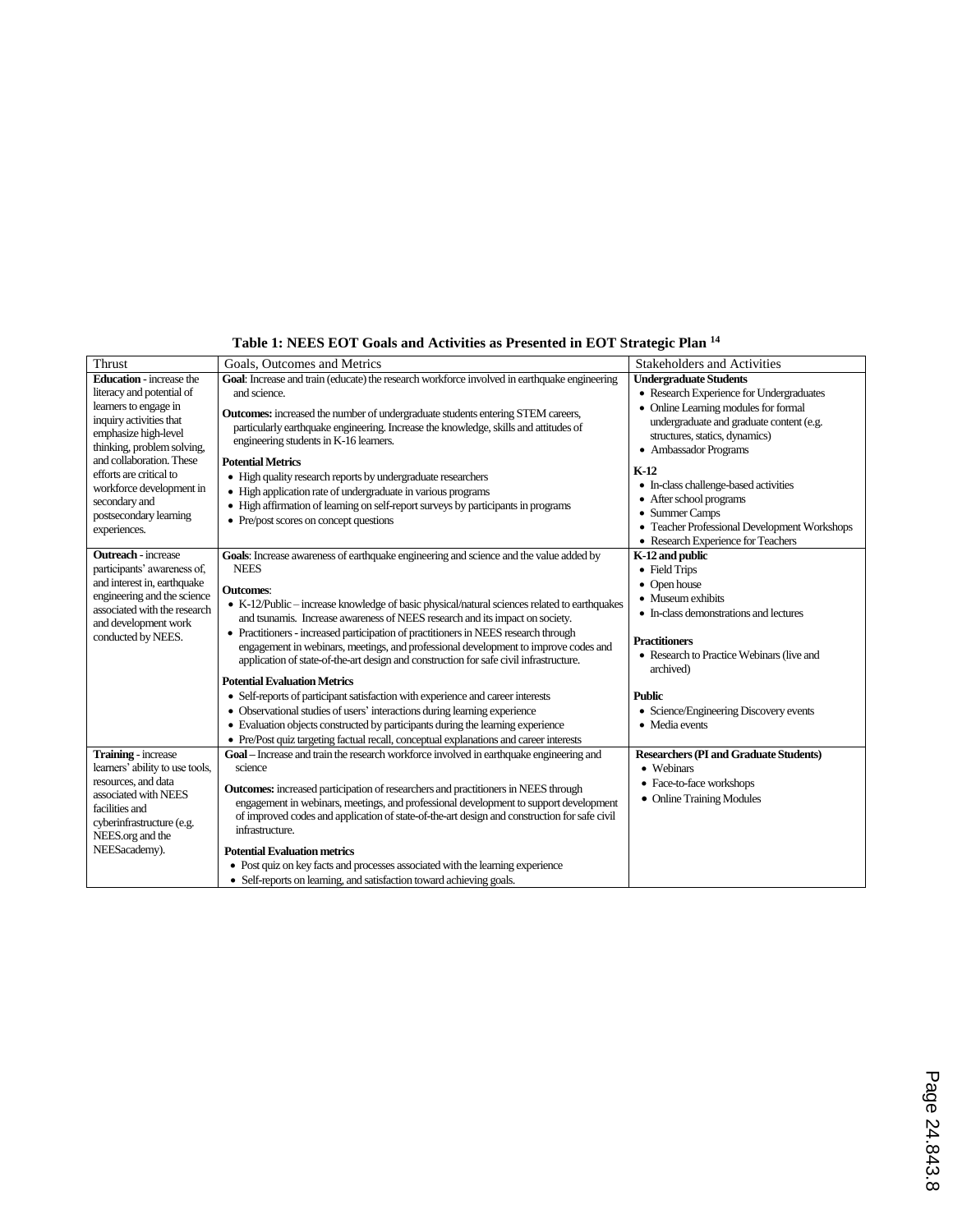# **Overview of NEES Education, Outreach, and Training Framework**

NEES comprises14 large-scale test facilities at universities around the United States, connected by a sophisticated cyberinfrastructure<sup>12</sup> to support research focused on better understanding challenges and innovations for designing earthquake-resistant communities. Each test facility includes a full-time or part-time person or team that supports an education, outreach and training mission. With respect to EOT, the test facilities focused primarily on *outreach* objectives including supporting 1) transfer of NEES research outcomes to the profession, 2) generating interest in STEM careers, 3) teaching students about earthquake and tsunami engineering, and 4) promoting public awareness of NEES and its accomplishments. Only about 20% of researchers are native to the universities where the test facilities are housed; the other 80% are from universities, labs, government agencies, or companies from elsewhere in the U.S. or other countries. Therefore, the other primary focus was *training* researchers on site-based equipment, instrumentation, safety procedures, software, and data management and archiving is an important function. Much of the training is done by operations and information technology staff, but some is done by the EOT staff. As will be discussed later, the Center has taken advantage of the cyberinfrastructure and its embedded course management system to increase the efficiency of the training component of its mission. The test facilities participated in a geographically-distributed REU program managed by the Center by hosting undergraduate students at the test facility and running enrichment programs for the participants.

The center headquarters, NEEScomm, supports a small dedicated education, outreach, and training (EOT) staff consisting of a director of EOT, a technology specialist, an EOT assistant, and two part-time faculty co-leaders. The function of this headquarters team is to ensure a cohesive program, facilitate a network-wide vision, provide technical support, monitor progress and assessment, and report to the funding agency. The 14 EOT coordinators at experimental equipment sites are dotted-line reports to the EOT director. An EOT Project Advisory Committee provides advice and review of EOT activities to both the EOT co-leaders and the EOT Director. In addition, the Center Communications Specialist works closely with the EOT staff at headquarters and at the 14 sites to interface with news agencies, develop promotional materials, and support the public outreach mission of the Center.

Center priorities are developed annually and reviewed quarterly based on both the requirements of the National Science Foundation cooperative agreement and five strategic aims laid out in the Center strategic plan<sup>13</sup>. The five strategic aims address community building, research support, knowledge transfer, workforce development, and raising public awareness. A companion EOT Strategic Plan "identifies goals and outcomes to assist the NEES Community in identifying critical directions associated with EOT responsibilities, and to help set priorities for resource allocation necessary to achieve the aims of the larger NEES Strategic Plan." <sup>14</sup> The EOT strategic plan provides concise definitions of "education", "outreach", and "training" Described in Table 1. In addition, it outlines guiding values and principles and legacy programs as well as a timeline for program implementation and metrics for measuring success.

# **NEES EOT Programs and Activities**

Over the ten years of operation of NEES, several critical principles have emerged in governing an effective education program within a multi-site, geographically-distributed research center. Many learning experiences have been institutionalized to achieve desired programmatic and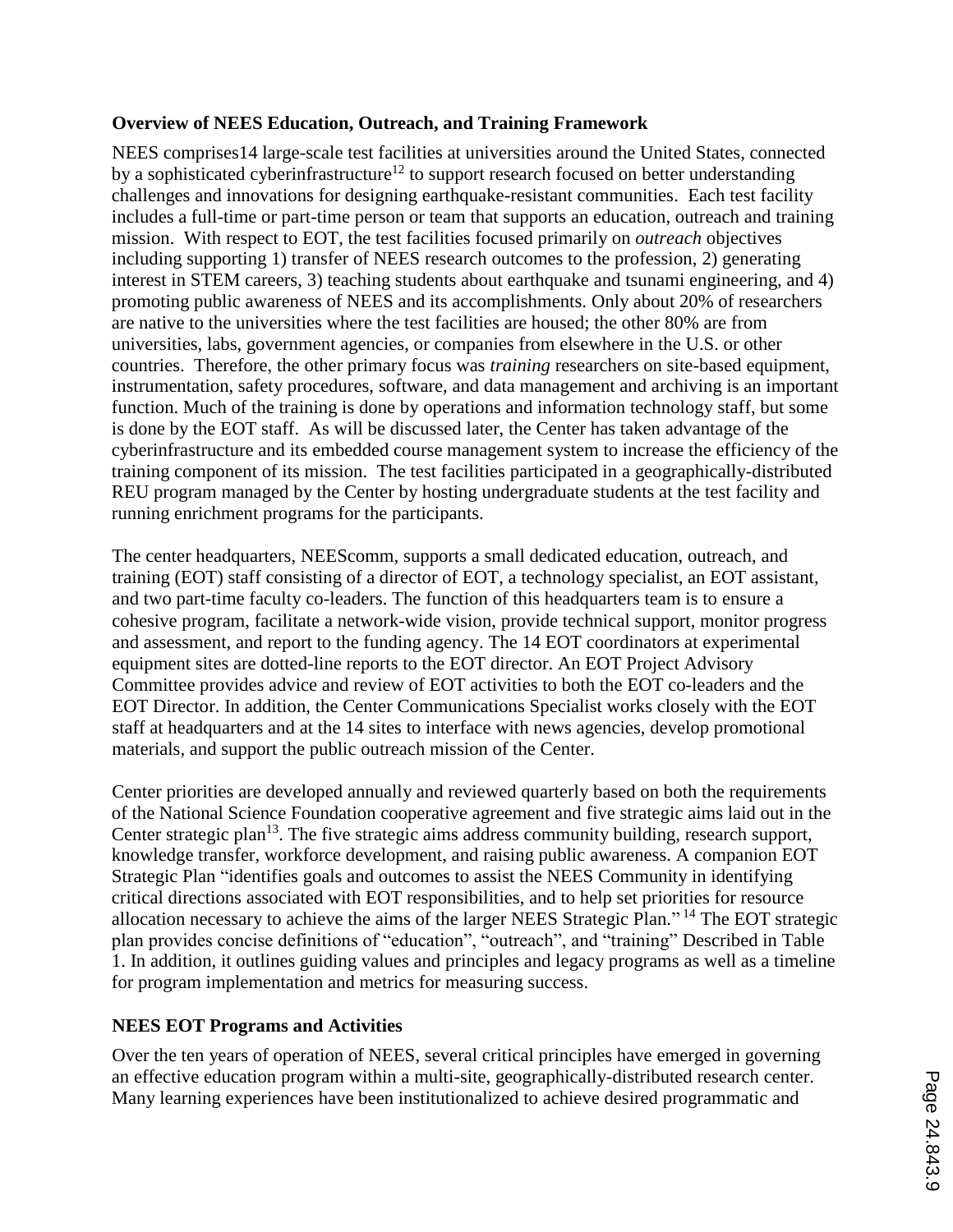learning outcomes outlined earlier. Each requires valuable resources of time to develop and implement, and funds to produce, assess impact, and disseminate materials to others. NEES priorities were established toward high-value projects that supported workforce development, knowledge transfer and public outreach. The NEES EOT team at NEEScomm collaborated with the NEES test facilities to co-develop and implement learning experiences. These learning experiences were either local to the sites or at National venues with high potential for visibility. To maximize the impact of the EOT budget the EOT community worked together to identify the best activities for each of the equipment sites and identified activities that could be shared by all members of the NEES community. This collaboration to co-develop, implement and assess as a community has led to several major high-impact programs for NEES EOT. The high impact programs are as follows.

#### **NEESacademy**

 $NEES$ academy<sup>15</sup> is a portal within the NEEShub cyberinfrastructure that provides an interactive online destination for education, outreach, and training. NEESacademy is designed to disseminate information and provide effective learning experiences for various stakeholders. This virtual institution includes an embedded learning management system, online courses  $16, 17$  and training materials, utilities for creating virtual interactions such as online poster sessions, and a repository for exemplar curriculum and professional development activities and programs.

#### **NEES REU program**

NEES Research Experiences for Undergraduates (REU) program<sup>18</sup> is a dynamic 10-week summer research program for upper division undergraduate students interested in civil, electrical, or computer engineering, and other fields related to seismic risk mitigation. The program hosts between 20 and 30 students at five to eight different sites each summer. Students spend the summer working with graduate students and mentors on state-of-the-art research projects as well as developing themselves as professionals, including their networking skills, presentation skills, communication skills, and global sense of the profession. REU participants are introduced to graduate programs in earthquake engineering at several universities and immersed in some of the aspects of applying to graduate school, such as writing a statement of purpose. Since 2006, NEES has hosted 209 students, of which 63% have earned advanced degrees in STEM and 11% have earned PhDs. A longitudinal study indicated that 85% of participants were positively influenced in their educational and career goals. The NEES REU program is an important contribution to developing the next generation of engineers.

#### **Formal Education Materials**

The EOT strategic plan<sup>14</sup> makes a distinction between "education" and "outreach." Educational activities are defined as "inquiry activities that emphasize high-level thinking, problem solving, and collaboration."<sup>14</sup> Whereas outreach activities "increase participants' awareness of, and interest in, earthquake engineering and the science associated with the research and development work conducted by NEES."<sup>14</sup> Educational activities by their nature require a longer engagement of the participants than outreach activities as well as detailed lesson plans and training materials for those delivering the content. Educational activities can target a number of stakeholders including K-12, higher education, and working professionals,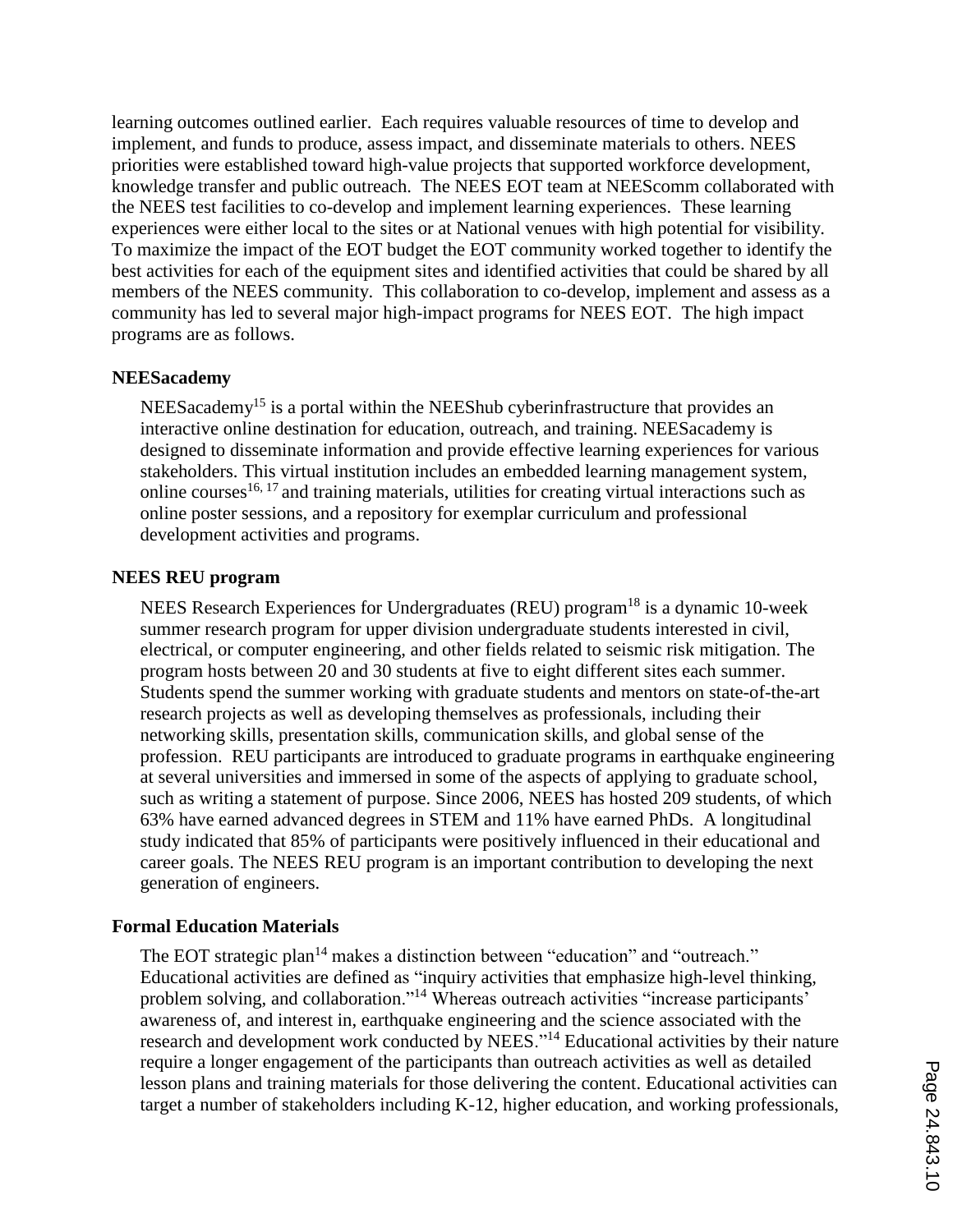and are central to developing the next generation workforce capable of succeeding in a STEM discipline such as earthquake engineering.

NEES testing facilities and research as well the cyberinfrastructure have supported both K-12 and undergraduate learning modules. A team of EOT specialists is developing a curriculum that uses educational shake tables for teaching fundamentals of earthquake engineering design<sup>19</sup>. Three of the testing sites have developed curricular modules to allow students to engage in remote laboratory experiences using research-grade equipment. The first involves remote real-time video monitoring, tele-control, and execution of experiments using the geotechnical centrifuge facility<sup>20, 21</sup>. The second involves remote control of a shaker on a research structure located in the California desert and the collection and analysis of time history data<sup>22</sup>. NEES research projects have developed educational modules and made them available on NEESacademy to fulfill their broader impacts goals. For example, a module aimed at 5<sup>th</sup> to 9<sup>th</sup> grade students demonstrates the behavior of piles in improved and unimproved clays<sup>23</sup>. Another research project developed a full online course on wood design with virtual laboratories aimed at undergraduate and graduate students, and practicing professionals<sup>16, 17</sup>. These curriculum and learning materials illustrate the potential of earthquake engineering as a context for learning and demonstrate how research can be integrated with and used to support formal education.

#### *Informal Education*

Informal settings such as museums offer excellent venues for communicating social, cultural and scientific information, correcting misconceptions, and transforming attitudes and cognitive skills toward STEM concepts. Learning is voluntary and self-directed and can occur in the relaxed atmosphere of a family outing or school field trip. Three museum exhibits, which will serve millions of visitors, are a keystone in the plan to raise public awareness of NEES resources and research, as well as earthquake and tsunami mitigation. The first exhibit, *When the Earth Shakes*, an 800-square-foot traveling exhibition for science museums on innovations in earthquake engineering, grew out of a NEES research project and a partnership with the Sciencenter in Ithaca, New York. The exhibition consists of eight exhibits that used a shake table, a tsunami wave tank, a *Make Your Own Earthquake*<sup>24</sup> jumping platform, videos, and interactive computer displays to explore concepts of seismology, earthquake and tsunami resistant design, and the impacts of NEES research. The interactive touch screen shown in Figure 4 allows visitors to explore how NEES research at the 14 experimental sites is addressing earthquake and tsunami engineering questions. Two smaller permanent *Make Your Own Earthquake* exhibits have been installed at a children's museum in Nevada and a natural history museum in California.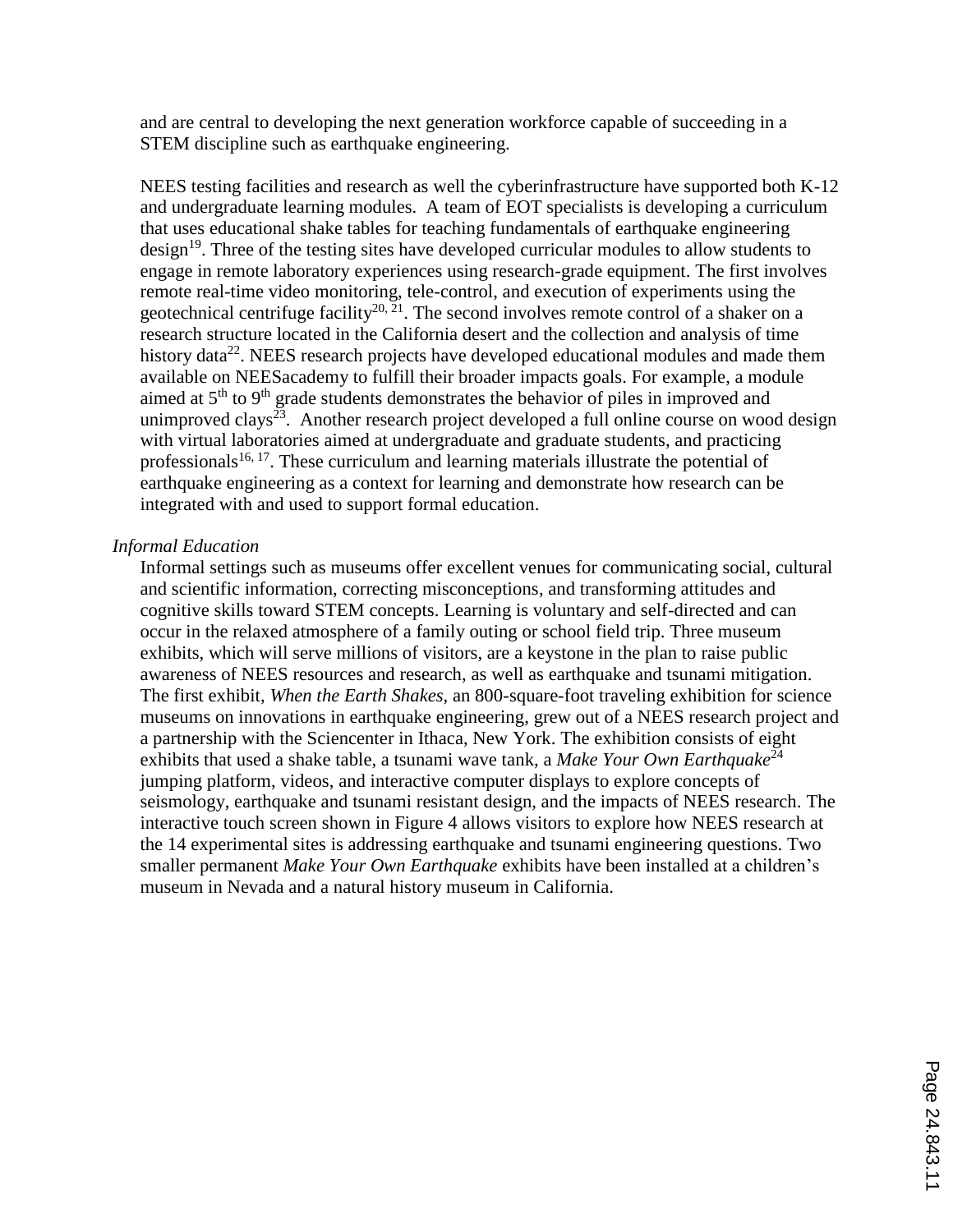

**Figure 4:** Touch screen for traveling museum exhibition

# *Outreach Activities*

The NEES headquarters and experimental sites have the responsibility to provide outreach opportunities for its various stakeholders. These activities engage families, K-12, and higher education learners to increase their awareness and interest in the STEM areas; practitioners to inform them of new developments through NEES research; and the general public to inform them of research advances, showcase research capabilities and provide a public service for information. The types of programs that site EOT personnel use to fulfill this outreach commitment depend on the research mission of the site, characteristics of the research equipment, available resources, existing outreach programs at the host university, and partnerships with the local community. Typical activities include tours and open houses, visits to K-12 schools, meetings with local chapters of engineering societies, seminars/webinars, conferences, hosting film crews for television specials or news segments, and participation in STEM related fairs and outreach events. Three programs with large impact are described here.

The large-scale tsunami wave basin at Oregon State University (OSU) is ideal for EOT activities. The simulated waves are visually interesting and can be generated on demand at little cost to the site. Consequently, this site hosts close to 5,000 visitors per year in tours and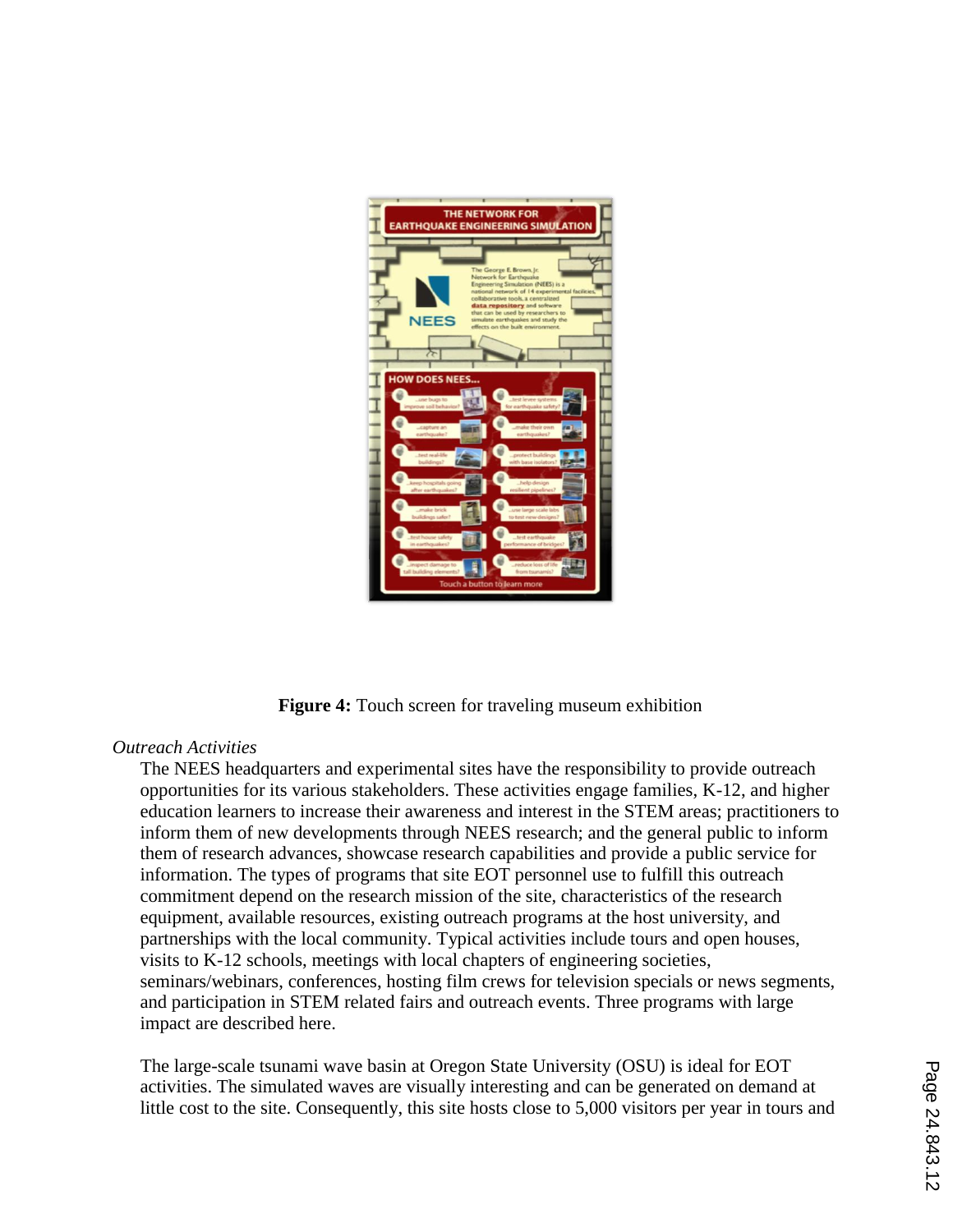other educational activities. The site developed the *Tsunami Structure Challenge* to engage both K-12 and university students in building and testing structures in the large-scale tsunami basin to investigate concepts of tsunami hazard mitigation. To engage visitors when the tsunami wave basin is unavailable because of ongoing research, the site designed and built a 16-ft long mini-wave tank (Figure 5) and developed a companion design activity using Legos<sup>25</sup>. The tsunami exhibit in the traveling museum exhibition was modeled on this miniwave flume and its design challenge.



**Figure 5:** The 16-ft long mini wave-flume generates small tsunamis. It can be used in the lab or transported to other venues.

Because of the success of the mini wave-flume at OSU, NEES built two others for use in EOT around the country. One is housed at Howard University for use at several large-scale outreach events in Washington DC each year. In partnership with a faculty member at Howard, NEES developed an ambassador program that trains Howard students about tsunami hazard mitigation and how to effectively use the mini wave-flume in outreach activities. This ambassador program has the dual goals of expanding the available personnel to deliver EOT and engaging a large number of underrepresented students in earthquake engineering. A study of the ambassadors revealed that the program has the added benefits of positively impacting student goals, attitudes, leadership skill and engineering self-efficacy<sup>26</sup>.

Practitioners are eager to implement the findings from NEES research to create better earthquake resistant designs and resilient communities. Practitioners are invited to the annual meeting but often cannot take the time off work to attend. Journal articles and online research databases<sup>27</sup> are another source of technology transfer. A mechanism that has been particularly effective in attracting practitioners is the *Research to Practice Webinar* series. Each webinar is delivered by a team of researchers and at least one practitioner who provides insight on the application and impact of the research outcomes. Webinars are 90 minutes long, including the question and answer period, and are recorded and archived on NEESacademy. Typically, multiple people in an office watch the webinar together in a conference room. A partner professional society, the Earthquake Engineering Research Institute, offers continuing education credits for a small fee. Attendance for any webinar is between 150 and 500 people. This is a great model for technology transfer because it is low cost, and requires minimal organization.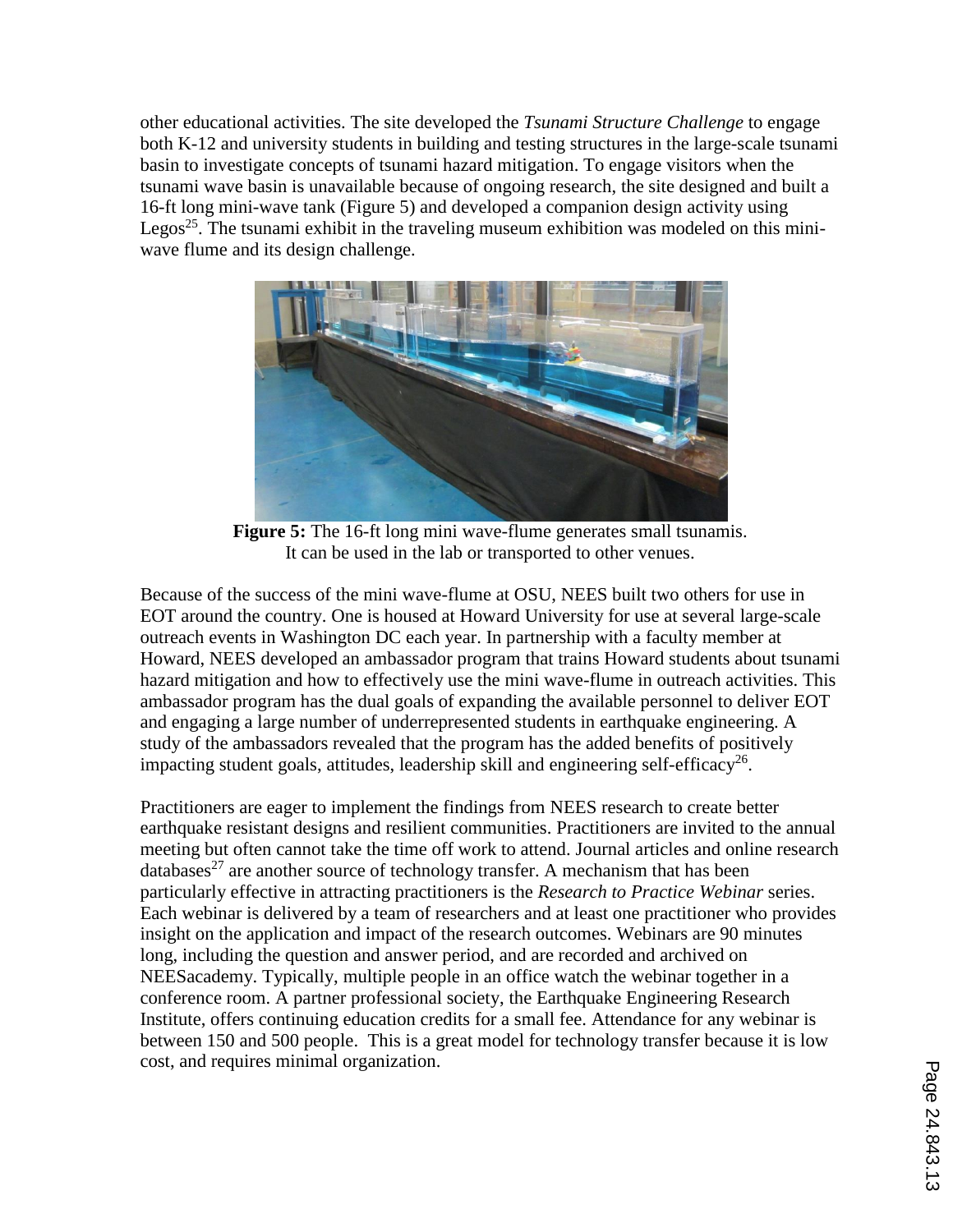#### **Lessons, Challenges and Recommendations**

Over the past five years NEEScomm EOT staff has worked with the NEES test facilities to develop a cohesive education and outreach program. The primary focus of the test facilities is on producing quality experimental results for the NEESR researchers using their facilities. Their priorities for EOT focus primarily on training the research talent at their facilities to be safe and productive during their time at the facility. Therefore, they put a strong emphasis on helping the graduate students, post-doctoral researchers and REU students working at their labs. The operations staff has had the talent and means to meet the objectives for training these learners at their site. The facilities also recognized their responsibility to support outreach to K-12 learners and practitioners. However, not all test facilities had the staff, or expertise, to develop, implement and assess these kinds of programs. For these sites the benefit of being part of a collaborative network with the central support of NEEScomm became important components for successful EOT programs. The headquarters EOT staff have explored multiple methods to support the test facilities in participating in a network-wide EOT program. Compiled below are the top ten lessons-learned related to the design and implementation of the program over the past several years. These lessons include several of the key actions we anticipated in the strategic plan and articulate several additional considerations identified through the implementation and refinement of the EOT program.

- 1. Establish a clear set of objectives and priorities for both the center mission and the affiliated partners.
- 2. Define clear measurable metrics to demonstrate impact for the center's objectives and the affiliated partners.
- 3. Articulate a plan of action for achieving the objectives with a strong rationale to demonstrate impact.
- 4. Build a community of EOT personnel at each key institution who trust each other, work well together and are vested in achieving the desired outcomes.
- 5. Identify incentives for the EOT personnel to participate in the program.
- 6. Provide multiple opportunities for EOT personnel to collaborate together to share materials and best practices, identify opportunities for collaboration and articulate clear actions (for example, annual face-to-face meeting for at least half a day and monthly teleconference meetings).
- 7. Establish a centralized organizational structure that
	- a. emphasizes priorities and objectives,
	- b. fosters collaboration,
	- c. provides common assessments,
	- d. monitors progress toward goals,
	- e. provides support staff for development of materials.
- 8. Create incentives for the community to collaborate and contribute their products to the larger community (e.g. funding, support staff, dissemination of work).
- 9. Create common evaluation instruments, and train staff on evaluation strategies.
- 10. Leverage external partners to broaden impact and support implementation of program.

In addition to the common lessons-learned, we faced several challenges that led to some critical features of our program. Therefore, some of the larger challenges are summarized below along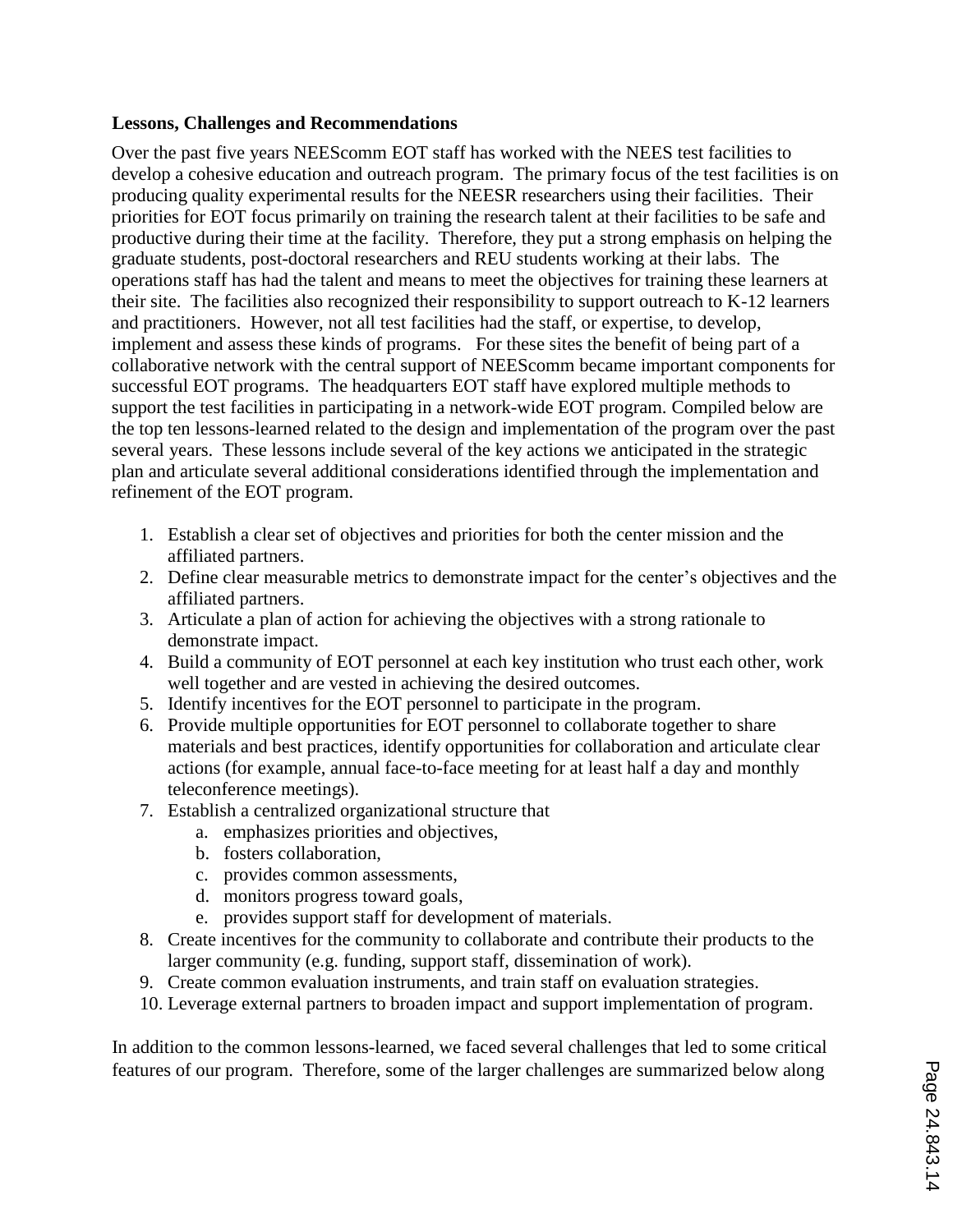with solutions we used and offer as recommendations to future designers of an EOT program for a large research center.

**Challenge 1:** *Establishing a clear set of priorities, stakeholders and quantifiable evidence for impact of the EOT program relative to the center's strategic aims.* In the first year NEES defined a set of Strategic Aims to better articulate the specific priorities of its mission. The EOT program had multiple opportunities to support each of these aims; however, priorities needed to be defined. Therefore, one of the initial steps was to rewrite the proposed EOT program into a new detailed EOT strategic plan that articulated key objectives and goals in terms of the center's strategic plan. As part of this effort, a new logic model was generated to expand the initial evaluation plan into a more comprehensive plan for measuring impact of the project. Therefore, one recommendation is to have a well articulate EOT strategic plan that provides a clear and comprehensive logic model illustrating translation of objectives into measures of impact. Impact should measure both the quantity of participants reached by various activities and the quality of activities in terms of the level of what participants learned.

**Challenge 2:** *Monitor and track progress toward targeted outcomes*. Another challenge for the center is developing a meaningful measure of impact and a reliable reporting method to facilitate tracking of a test facility's progress. The EOT representatives at the test facilities do not have a background in educational research or assessment. Therefore, they have little experience generating evaluation measures. In addition, many of the EOT representatives also had responsibilities for supporting the research projects at the center. These responsibilities were in direct conflict for their EOT efforts. Consequently, initially the primary data for reporting on EOT programs was limited to the number of participants, and the sites needed additional support to evaluate their programs with respect to quality. They also needed additional support in creating an EOT plan focused on goals and assessment. Therefore, an Annual Planning Document template was developed to help structure the planning process for the EOT representatives. This process greatly reduced the ambiguity of what the test facilities developed. In addition, it provided an excellent basis for discussion with the education and assessment expertise at the central office. Therefore, a recommendation is to have a formal process for articulating specific plans of action at each test facility. The process should require clear articulation of objectives, assessment instruments, budget, and instructional methods planned. In addition, it should include project management information associated with target audience and dates of major milestones. The prescribed template will make the process more accessible to responsible EOT representatives and provide an excellent tool for tracking progress over a specific period of time.

**Challenge 3:** *Identify personnel to implement and evaluate learning activities*. A successful EOT program will target a large audience, have meaningful learning experiences and will involve the assessment and redesign. Time and personnel are required to implement a cohesive plan well. An EOT representative at each test facility may not have time to implement all of the learning experiences. Often, the time commitment associated with EOT is sporadic, making it difficult to justify a full or part-time person. One recommendation is to use undergraduate or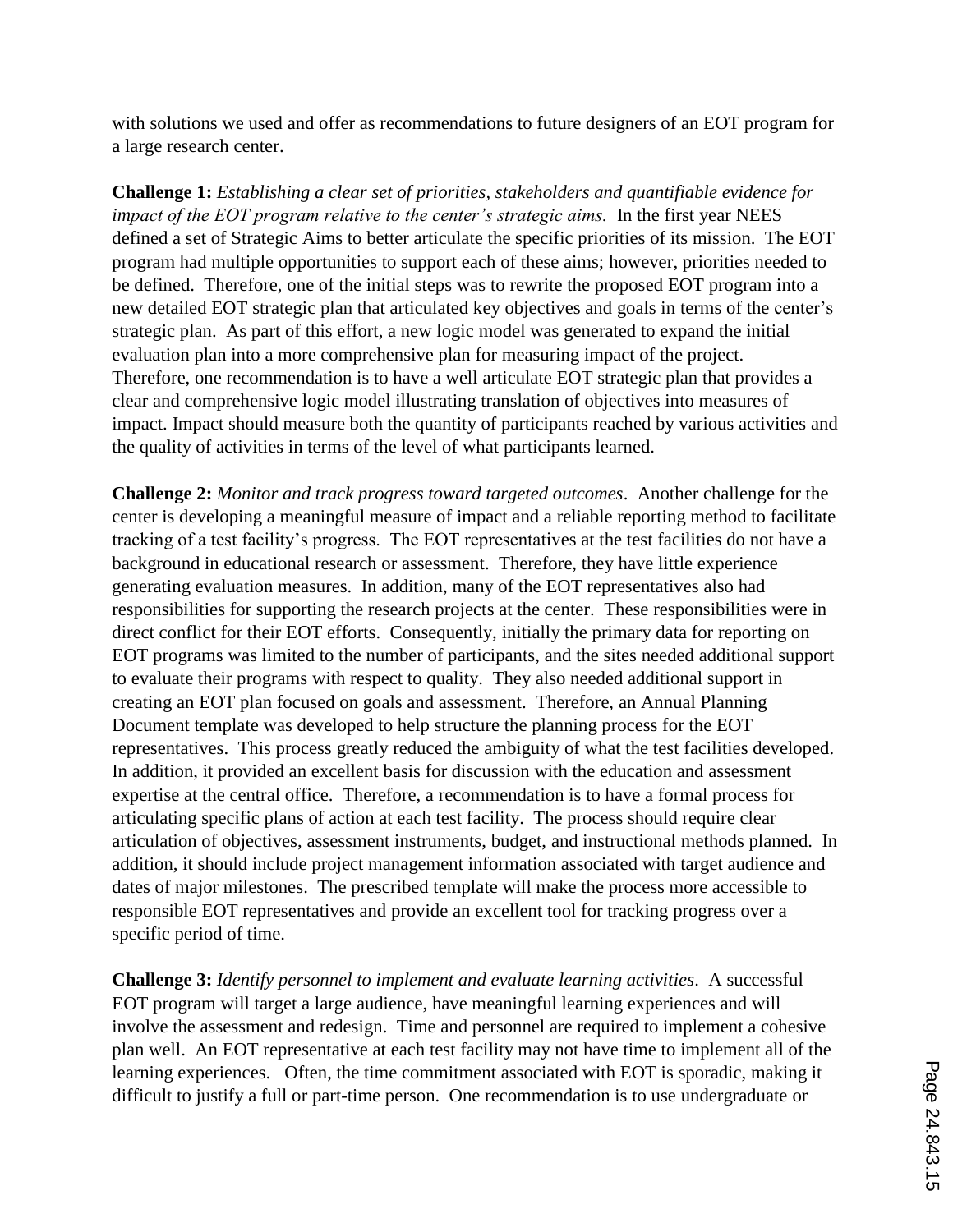graduate students to support various outreach activities identified in Table 1. One method is to establish an Ambassador program<sup>26</sup> that provides hourly jobs to undergraduate or graduate students. Depending on the level of involvement and expertise, these jobs could be potential recruiting methods to encourage students to pursue graduate school in a STEM discipline. Other options are to connect with student chapters of professional societies, which often conduct outreach activities as part of their mission. One challenge is that the students will need training. However, if the program becomes large enough and retains students for a long time, then these students can be mentors for new recruits.

**Challenge 4:** *Maintain and engage a collaborate community focused on shared objectives*. One of the most powerful outcomes of the NEES EOT program is the collaboration between the EOT representatives between the sites. After their initial meeting at an annual workshop, they came to find they were not alone in their efforts and learned many new ideas. These workshops became a strong catalyst for generating conversations about possible new directions. This energy to engage in the EOT program will wane without specific actions and regular meetings. Therefore, a recommendation for establishing a collaborative community is to have regular meetings with the goal of identifying specific action items. Action items could involve trying out other's materials, identifying new ideas to discuss at future meetings, developing new materials to be shared with others, or collaborating on journal or conference papers.

**Challenge 5:** *Leverage educational programs linked to research grants affiliated with the center.* Large impact could be obtained through coordinated educational programs for all the research grants associated with the 14 sites. As discussed earlier and referenced in Figure 3, the Center EOT management had indirect access to the researchers writing proposals to use the NEES facilities. Webinars on planning education programs were connected with the request for proposals. However, few research volunteered their time to participate in these sessions. Researchers felt that there were few incentives to collaborate in an educational program that may not directly impact the outcomes of the research. New models should be explored to identify a method to promote educational missions and provide incentives for individual researchers to participate in larger Network-wide educational programs.

# **Conclusion**

An ambitious EOT program is worth striving for when it is designed with a realistic balance between measurable objectives and available resources (time, budget and personnel). The complexity is high for running any large-scale research effort because of the interrelationship of multiple disciplines, institutions, and stakeholders. Also, balancing financial resources and competing priorities of objectives can be difficult. This paper described some of the key features of the NEES EOT program and compared the NEES organization with the ERC to illustrate the similarities between these models. This was done to emphasize that the lessons learned could potentially be generalized for any large-scale research effort like an ERC.

The lessons and challenges described in this paper are not exhaustive, but bring to light some of the common challenges associated with running an EOT program for a large research center,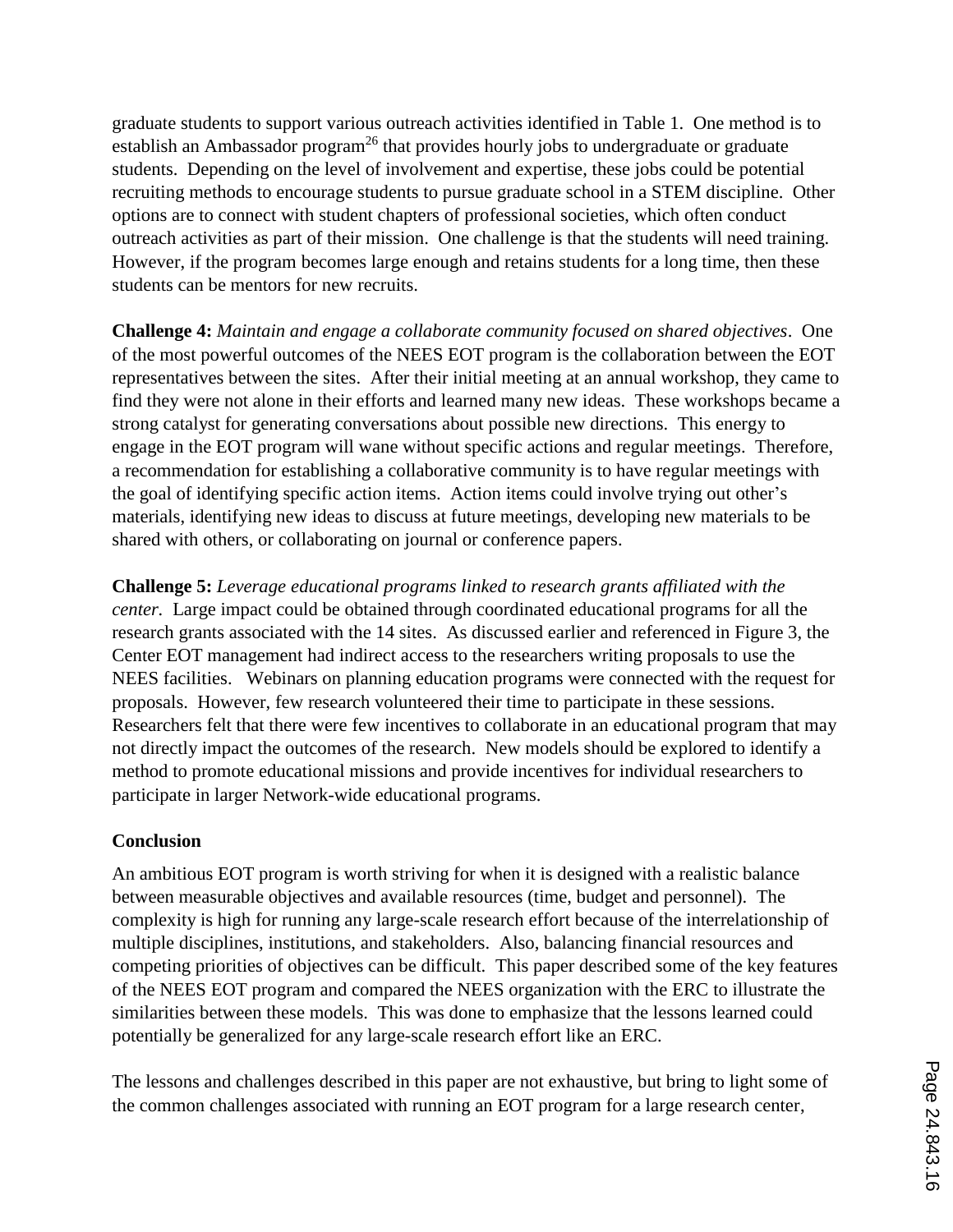particularly one that is geographically dispersed. Further, many of these recommendations are becoming known because of the increased focus on education and outreach as an important outcome of a research project. A common challenge for the efforts has been the lack of concrete evaluation plans using logic models and effective assessments that target learning outcomes. Demonstrating broader impact of an effective EOT program will involve the lessons learned and recommendations summarized in this paper.

#### **Acknowledgement**

This material is based upon work supported by the National Science Foundation George E. Brown, Jr. Network for Earthquake Engineering Simulation (NEES) under Cooperative Agreement CMMI-0927178. Any opinions, findings, and conclusions or recommendations expressed in this material are those of the author(s) and do not necessarily reflect the views of the National Science Foundation.

#### **References**

- 1. *Next Generation Science Standards.* (2013). <http://www.nextgenscience.org/next-generation-sciencestandards>. Accessed December 2013.
- 2. Stage, E. K., Asturias, H., Cheuk, T., Daro, P. A., & Hampton, S. B. (2013). Opportunities and Challenges in Next Generation Standards. *Science*, 340(6130), 276-277.
- 3. Brophy, S., Klein, S., Portsmore, M., & Rogers, C. (2008). Advancing engineering education in P‐12 classrooms. *Journal of Engineering Education*, 97(3), 369-387.
- 4. Bravo, T. K., Braile, L. W., Hubenthal, M., Taber, J. J., Toigo, M., Wyatt, K., . . . Trehu, A. (2010). Networking in educational seismology; the IRIS seismographs in schools program. *Seismological Research Letters*, 81(2), 303.
- 5. Taber, J., Bahavar, M., Bravo, T. K., Butler, R. F., Kilb, D. L., Trabant, C., . . . Ammon, C. J. (2011). Visualizing how seismic waves propagate across seismic arrays using the IRIS DMS ground motion visualization (GMV) products and codes. *American Geophysical Union Fall Meeting*, 2011, Abstract ED51B-0746.
- 6. Drago, J., Ginther, J., Viglione, P., Wicklund, E., & Coleman, B. (2009, November). jAmaseis: Seismology Software Meeting the Needs of Educators. In *Midstates Conference for Undergraduate Research in Computer Science and Mathematics* (p. 27).
- 7. Bravo, T. K., Butler, R. F., Johnson, J., Schiffman, C., & Bartel, B. (2009). Teachable moments; using earthquake notices to teach about geologic hazards. *Abstracts with Programs - Geological Society of America*, 41(7), 194.
- 8. Braile, L.W., Hall-Wallace, M., Taber, J. & Aster, R. (2003). The IRIS education and outreach program. *Seismological Research Letters*, 74(5), 503-510.
- 9. Bozeman, B., & Boardman, C. (2004). The NSF Engineering Research Centers and the university–industry research revolution: a brief history featuring an interview with Erich Bloch. *The Journal of Technology Transfer*, *29*(3-4), 365-375.
- 10. *Engineering Research Centers Program*. [url] (erc-assoc.org). Accessed January 4, 2014.
- 11. Anagnos, T., & Fratta, D. (2004, August). Development of the education, outreach, and training program for the NEES collaboratory. In *Proc., 13th World Conf. on Earthquake Engineering*. Vancouver. http://www.iitk.ac.in/nicee/wcee/article/13\_1038.pdf